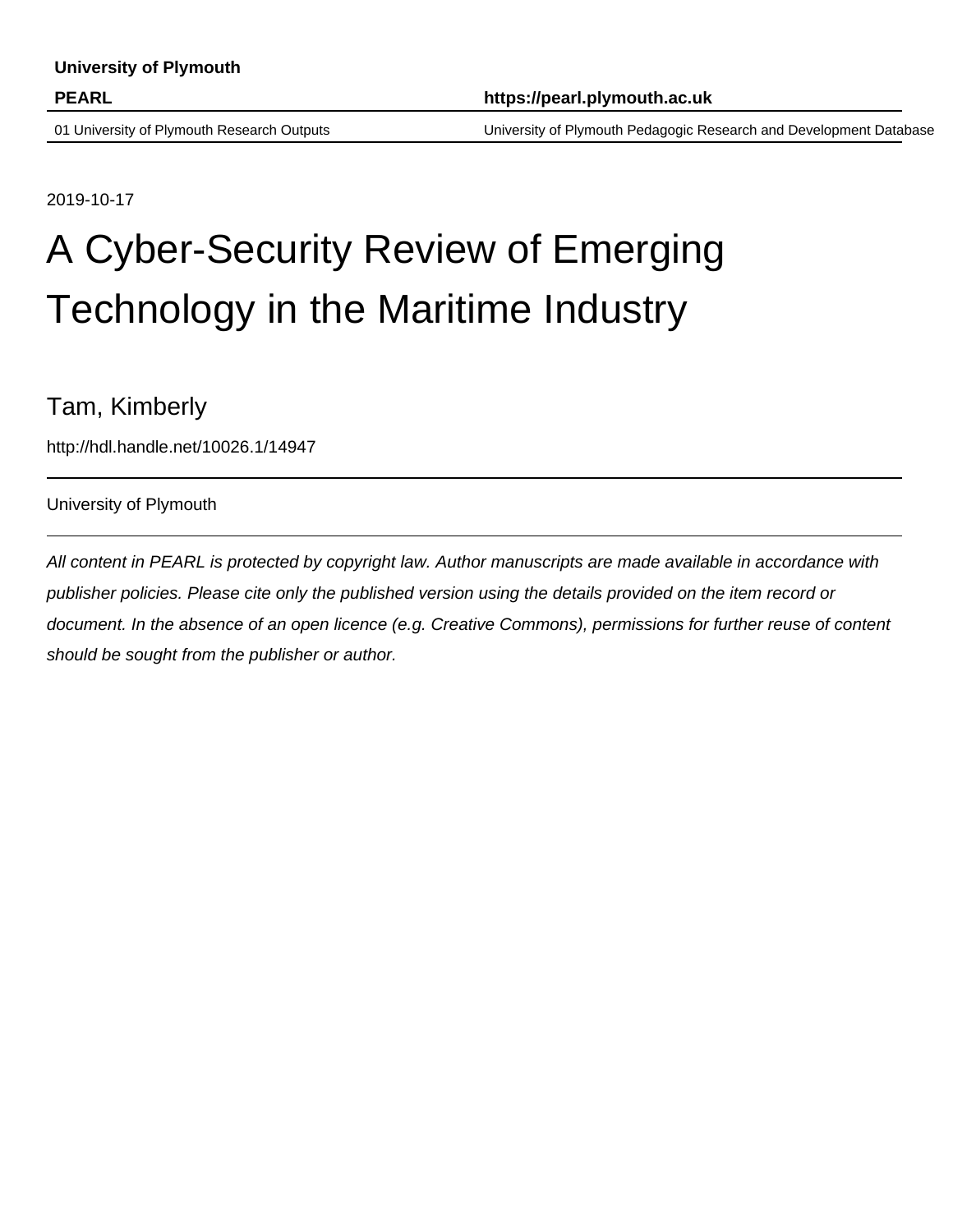# **A Cyber-Security Review of Emerging Technology in the Maritime Industry**

# **Kimberly Tam & Kevin Jones**

Institution: University of Plymouth E-mail[: kimberly.tam@plymouth.ac.uk](mailto:kimberly.tam@plymouth.ac.uk) [& kevin.jones@plymouth.ac.uk](mailto:kevin.jones@plymouth.ac.uk) Contact phone: +44 1752586305 Address: University of Plymouth, Drake Circus, Plymouth UK

#### **Summary**

The maritime industry is a complex cornerstone of global transportation infrastructure. To ensure smooth, safe and timely operations, technologies have been created or adapted over time to aid the maritime sector. Agile adaptations are an important part of maintaining safe operational standards despite economic, environmental, As ship-based systems and port infrastructure become more technologically advanced and complex, it is important to understand how emerging technology can both improve, and hinder, maritime operations. One of the main drawbacks of evolving technology is the increase of cyber-security vulnerabilities, as these systems become more complex and inter-connected. Maritime technology has the added complexity of hosting both information technology and operational technology (IT and OT) nearly equally. This paper gives an overview of emerging or growing technologies within maritime, specifically how they work, the benefits they bring, as well as cyber-security concerns to consider when accepting them into regular practice.

#### **Key words: cyber-security, safety, technology, and maritime industry**

# **1. INTRODUCTION**

In today's world new, or variants, of existing technology are being integrated into shipping operations to assist in several areas including, but not limited to, logistic services, accurate navigation, frequent communications, and efficient cargo transportation. However as maritime technology becomes more complex and connected, the industry is seeing a rise in cyber-related incidences. Occurrences of cyber incidences, i.e. accidents and intentional attacks, are both fast-rising and significant threats to the industry. In an Allianz risk barometer paper maritime cyber-crime ranked as the second highest-ranked risk in 2018 [1]. This is a significant jump from 2013, when it was not even ranked in top ten risks. It is apparent that, just within the last five years, the vulnerabilities of modern maritime systems and the demands on the industry have increased cyber-risks. The rate of addedcomplexity, and therefore cyber-risks, is likely to only increase as more technology "emerge" in the maritime industry. This may be the result of new technology or the adaptation of existing technology in a new context.

More specifically, this paper shall look at the cyber-security aspects of autonomy, remote access or control, the Internet-of-Things (IoT), as well as newer renewable energies and cryptography-based security like block-chains. As the global maritime transportation industry moves 90% of all goods [2], any adopted technology will likely be far reaching and experience a wide range of cyber-threats. Cyber-risks arise the larger and more complex code becomes [3], and, due to the size of the industry, maritime organisations face are likely to need complex technical solutions to at both strategic planning and operational levels. The remainder of the paper will be as follows. First, Section 2 introduces cyber-security in maritime, providing some background information. This leads into to Section 3 where a more in-depth discussion of specific technologies that are now being adopted by significant players in the maritime industry and concludes with Section 4.

# **2. CYBER SECURITY**

Maritime transportation, unlike maritime cyber security, has had a long history. Because of this, the industry has faced many threats before, particularly physical attacks like theft. This history means that the industry has built defences and resiliency against these kinds of threats. However, the introduction of electronic systems in a maritime vessel in the early 1900's [4] has changed the potential threats to the industry. Since then, relatively quick integrations of digital systems, both on-shore and on-ship, has helped increase operational efficiency, safety, and reduced physical labour for the crew. Unfortunately, traditional threats like pirates and common criminals have also become more technologically adept, increasing the cyber-threat.

 As previously mentioned, a complex computing environment often results in more vulnerabilities in technological systems. More importantly, although individual systems on ships or in ports may not be considered complex by conventional standards, the connected systems (i.e., "system of systems" or SoS [5, 6]) are considerably complex. This is due to the convergence of information technology (IT) and operational technology (OT) that is unique to the modern maritime context. As a transporter of 90% of the world's good in volume and in

> Accepted Manuscript [October 2019] International Conference of Maritime Science & Technology NAŠE MORE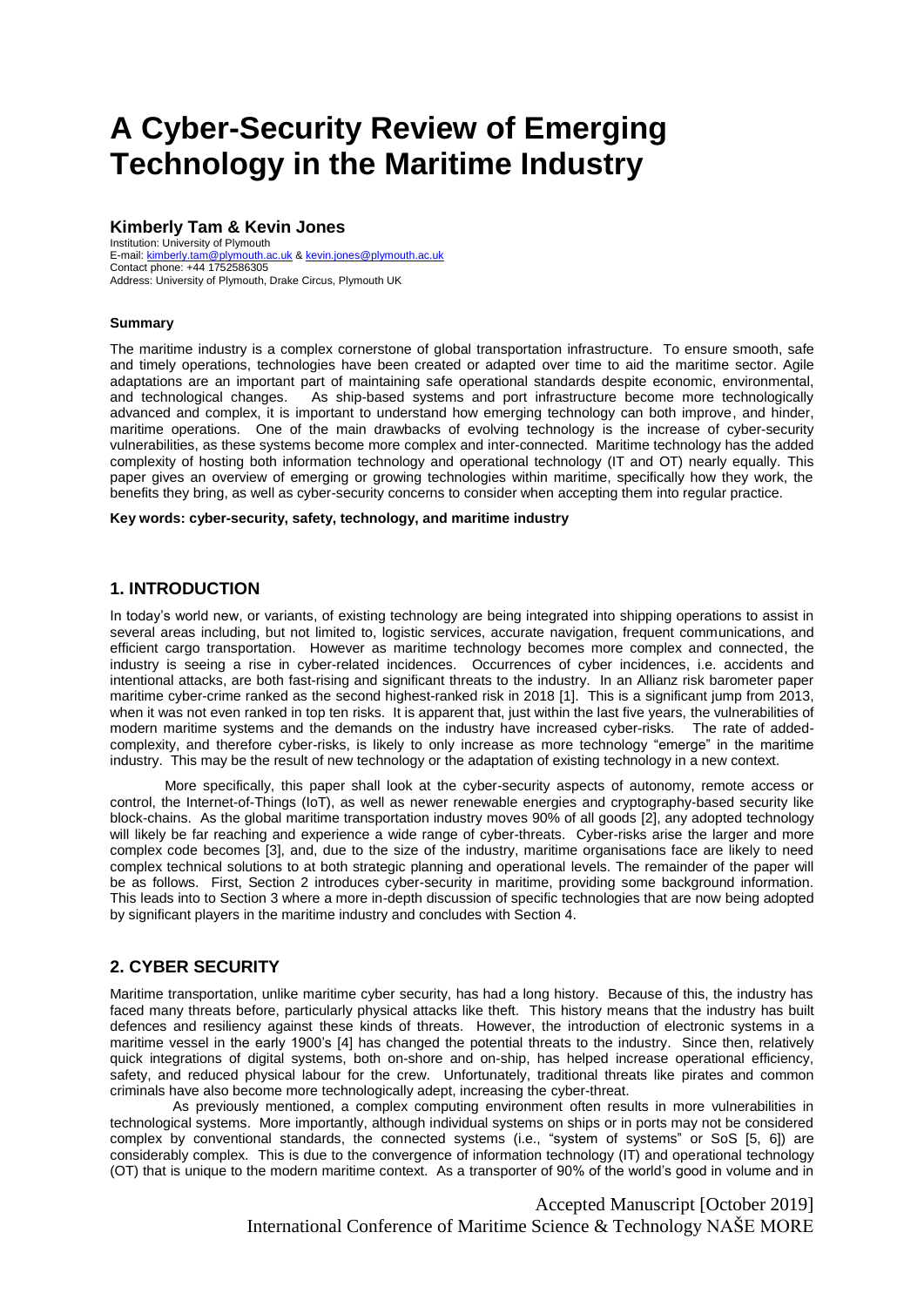

Figure 1 IT, OT, and human elements on-ship and at port

value [2], many physical operations rely heavily on technology. However, although automation in ports are being developed [7] and there are efforts toward autonomous ships (see more in Section 3.4), humans are still integral to the industry. While OT often receives less cyber-security attention than IT, this is partially because it is less used in other industries, in maritime it is used extensively and should considered a key part of maritime cybersecurity. As seen in Figure 1, there are several areas where OT is both required for basic operations, but also integrated with IT systems and human interaction. It is also important to note that, while human error can contribute to physical and cyber incidences [8], a well-trained crew can be an asset in preventing incidences.

There are several reasons why the complexity of systems-of-systems can contribute to cybervulnerabilities. Generally when information is in transit, whether wirelessly or through physical wires, there is opportunity to alter or deny data if proper protections and authentications are not in place. In a system-of-system, this problem is compounded as individual systems change, or get replaced, and as they often come from a wide range of manufactures. This is further complicated when considering maritime specifically, given how ships traverse international waters but are still expected to function despite interacting with different regions, technologies, crews, laws and policies. Expecting IT and OT systems to accommodate such a wide set of possibilities can lead to extremely complex systems and create exploitable vulnerabilities.

# **3. EMERGING TECHNOLOGY**

This section explores a few technologies that are gaining popularity in the maritime industry with an in-depth cybersecurity perspective. First, Section 3.1-3.4 discusses some maritime relevant cryptography, smart renewable energy, and remote access and remote control technologies. While such topics are less popular compared to the internet of things (IoT) and autonomy, these concepts are central to IoT networks and are found at different levels of autonomy. Lastly, Section 3.5 discusses changes in energy, specifically smart grids and the transition to newer, environmentally friendly, and renewable energies.

## **3.1. Supply chains: blockchain and "digital twin"**

The introduction of blockchains to the computing world has resulted in many innovations and solutions to enhance security. This concept, in essence, decentralizes the storage and access to data. Cryptography is used to create "blocks" of data, and that data's past transactions, and uses secure "chains" to connect those blocks in a fixed order. The cryptographic properties of these blocks and chains allow viewers to see the most current data version as well as the entire transaction history of that piece of data. There has been a lot of excitement surrounding block-chains, however, it is important that the technology is applied correctly in order to solve any existing problems. As highlighted by in-depth studies in [9], blockchains are currently regarded as a new and novel "solutions" to many technical problems; occasionally a technical solution is sometimes picked first, and then applied to a problem without fully understanding whether blockchains are the best solution to that problem. Moreover, in maritime specifically, the benefits are not wholly comprehensive. While the current number of projects involving blockchains in shipping are high, there almost no finished, in-depth projects with meaningful results to assess how well this technology is applicable to the maritime sector [9].

Of the potential applications of blockchain to maritime, the most promising is a secure, distributed, ledger. In this application of blockchain technology, it would become easier to see, and trust the records of, the transactions of goods. Instead of a centralized ledger, a company and the ports it utilizes can distribute a ledger that uses cryptography to ensure that all logs of past transactions are trustworthy, as well as ensure that the information can be public or cryptographically private and secure. The volume of goods in shipping make this a compelling solution in terms of supply chain management [10], general logistics. Cryptographically ensuring trust in ledger entries would add reliability to the system. Moreover, autonomous ports with a de-centralized network would make ledger data more resilient to incidents where one or more locations becomes been compromised.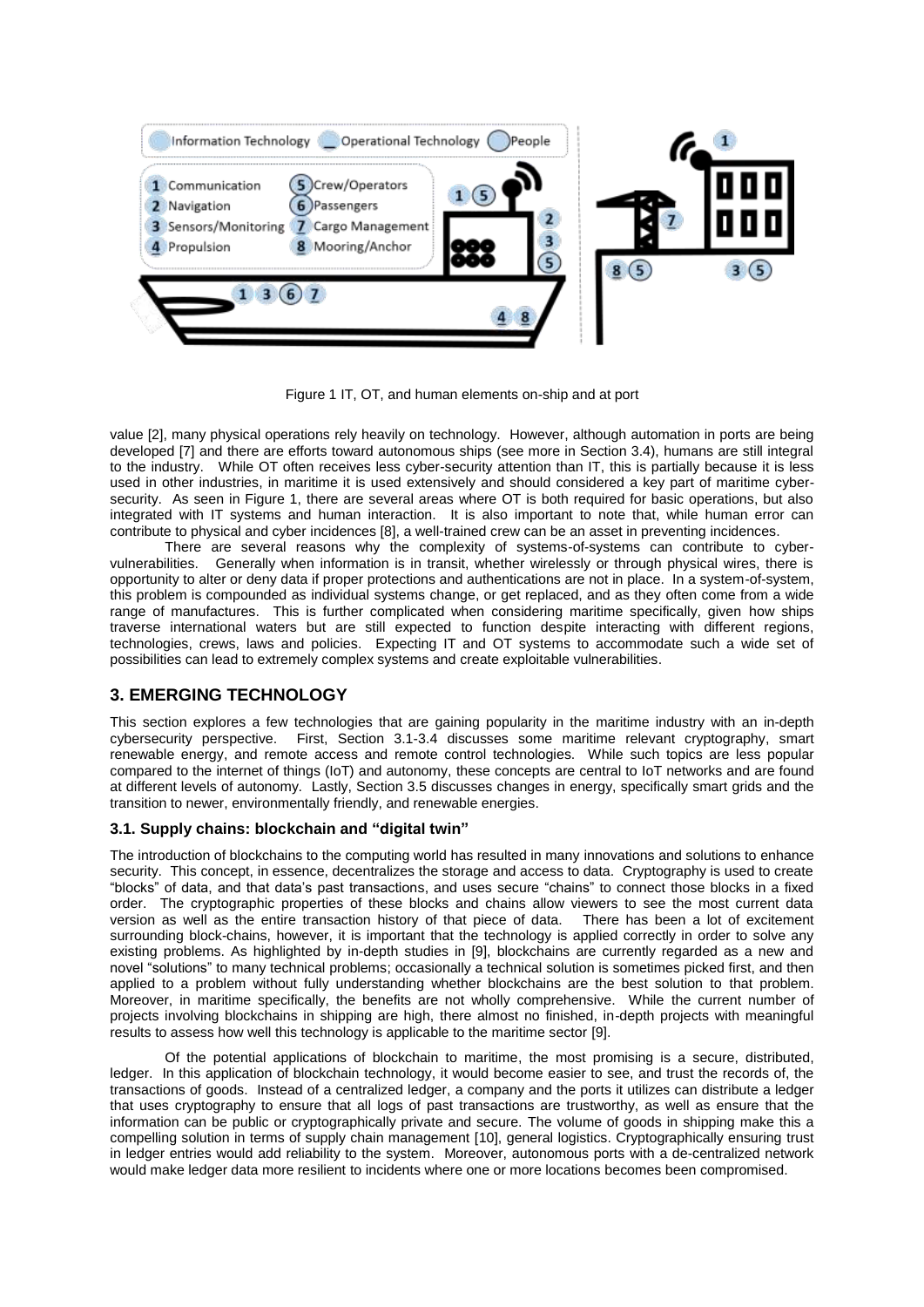

Figure 2 Example of centralized data versus distributed ledges using blockchain technology

Notable efforts by IBM and Maersk are attempting to use global supply blockchains on 10 milling shipping containers [11]. An example of centralized and distributed networks can be seen in Figure 2. As can been seen, the main difference in this simplified example is that the ports are more involved in the data distribution of cargo transactions, storing the ledger, and communications with all parties. While more complex, the actual transactions are also more secure and there is less reliance on a central location to protect a ledger on its own. While blockchain-enabled secure ledgers for the supply chain is an emerging technology to aid the transport of goods, "digital twin" technology is emerging to aid ship design, construction, and track ship performance across its life cycle. Similar to the IBM and Maersk project driving blockchain in shipping logistics, DNV GL, Rolls-Royce and several other groups are driving digital twin projects for ships.

The core of the "digital twin" concept is driven by sophisticated simulations of a physical assets, like a ship, by creating a suite of simulations models that can be placed in a common platform. This platform would allow a number of simulation models to be loaded at one time and to interact with each other, allowing for a highly customizable platform for a multitude of analysis. In terms of cyber-security, the digital twin cannot easily enhance cyber-security analysis capabilities. This is because the components are simulated and would not have the same vulnerabilities as the actual ship. Moreover, while less likely and less effective, since digital twins consist only of virtual parts and reside purely in cyber-space, there is a possibility that the digital files can be targeted in a cyber-attack to affect operations. In summary, while the digital twin might heavily effect the building and monitoring of ships, it is unlikely to have any significant negatives or positives regarding cyber security. Alternatively, there may be several benefits, and not many added vulnerabilities, if the maritime sector accepted secure ledgers. The main concern with applying blockchains to maritime problems is, instead, whether they are best solution. In a white paper by the World Economic Forum [13], a decision tree is available to determine whether a distributed ledger (DLT) is the correct approach for a business. It is advisory for individual businesses to fully consider their problem first before applying DLT. For example, if an asset, or in this case goods, has a physical representation that can change form, it is difficult to effectively manage on a blockchains. In some cases, this could prevent the successful application of a blockchain solution.

#### **3.2. Remote operations and realities**

As discussed further in Section 3.4, there are many levels of autonomous and semi-autonomous ships. There are many technologies to aid with middle levels of autonomy, several of which can be considered on their own as significant, emerging, tools for the maritime sector. More specifically this section considers remote communications, remote control, virtual reality, and augmented reality. While there are several communication and networking systems involved in maritime operations (e.g., satellite, radio, internet), the types of cyber-attacks and vulnerabilities are similar due to the wireless transmission. Because of this, no matter how remote access or remote control signals are sent, those transmissions are vulnerable to jamming and potentially spoofing attacks [14]. Based on this analysis of communication technology vulnerabilities in maritime, remote operations where humans receive and send data from on-shore facilities to ships can be vulnerable to cyber-attacks. Because of this, using virtual reality as a remote control aid has similar vulnerabilities. Hence, it is important to make sure all communications are trustworthy and to set up contingencies if communications are untrustworthy or unreliable.

Augmented reality, unlike virtual reality and remote operations, is more helpful to a crew on a manned ship, instead of a remote crew. This means that it does not share the same communication-based cybervulnerabilities. However, similar to virtual reality, the dangers lie in misinformation causing people to make the wrong decisions. This is because virtual objects are less easily verifiable, meaning if a cyber-attack is able to alter data, the likelihood that the false information is discovered before an incident goes down. This kind of vulnerability has been speculated about before with eAtons [14] as they are virtual markers and could potentially be spoofed or altered. Considering newer, emerging technology, augmented systems for ship bridges could result in a wider range of incidences, as there are more ways to trick people. The benefits of augmented bridges, disregarding security, is how data can be displayed in a more human-friendly manner [15, 16]. In particular, using augmented systems in areas difficult to navigate, and difficult to place physical markers, can make navigation much easier. Artic waters in particular has highlighted the benefits to eAtons as well as augmented realities on bridges [16]. An example of how malicious changes to the underlying data of an augmented reality program is changing the correct shipping lane on the screen enough to increase the changes of a collision with ice.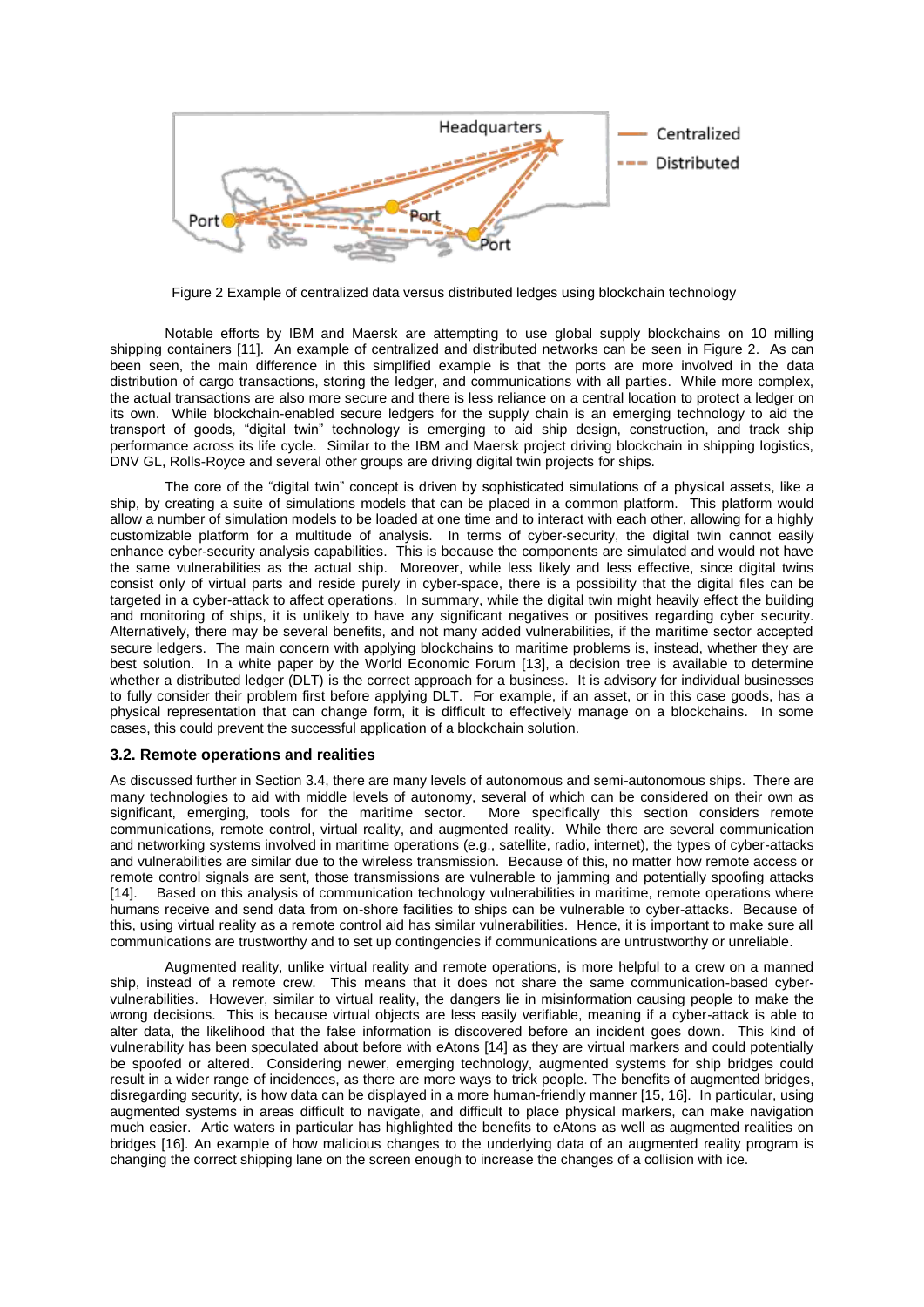

Figure 3 Categories of devices, personal, ship, and port, within a maritime Internet-of-Things

# **3.3. IoT**

The internet of things (IoT) is the concept that many types of devices are interconnected, and share vast amounts of data, via the Internet. As this definition is relatively broad, IoT networks are inherently massive considering the number and types of internet-connected devices in the modern world. More specifically, in a recent survey, maritime trends show that 42% of maritime organisations believe they can benefit from additional IoT skills and 2.5 million dollars will be spent on IoT solutions over the next three years, more than cloud computing or big data analytics [17]. Part of the driving factor toward IoT solutions is that predicted cost savings are up to 14% over the next five years. Regarding the maritime sector, IoT devices can be categorized broadly into personal devices, ship devices, and port devices. As seen in Figure 3, personal devices and ship/port devices are separated as personal device cyber-security takes generic technology and puts them in a maritime setting, while ship and port devices are more bespoke to the maritime sector even though the underlying technology may be more commonplace. For example, while ships and airplanes may use similar navigation technology, the specific application and security risks will differ because of the context in which they were used. Both personal devices and ship devices are often physically mobile and, based on local and international Internet infrastructures, devices will be mobile across several networks and international lines. These device communications across the Internet are a vulnerable aspect of IoT that must be considered. Moreover, a network is often as secure as its most vulnerable device, meaning device access and permissions must be set accordingly. Sensing devices (e.g., temperature, vibration, sound) in the maritime context are also used differently when compared to other. While many sensors are installed in the control areas, many are also placed in engineering. These support a number of systems and human decisions across a ship, as seen in in Figure 1. This diversity is what separates ship and port devices most from more traditional IoT devices, and defines the unique aspects of a maritime IoT.

Many benefits of an IoT comes from large data analytics and the rich flow of information from multiple sources. In particular, cargo management using IoT enabled tags may revolutionise the shipping industry [18]. Not only would this have significant effects on the maritime industry, if fully implemented and considering the volume of cargo shipped around the globe, maritime devices could become the biggest device contribution to the global IoT. It has been reported that a single modern shipping ship can host 5,000 data tags, and 3,000 sensors across the main control system and engine room [17]. These types of IoT devices can be seen on the shipdevice part of the IoT diagram in Figure 3. The diversity and number of devices as well as the maritime cybersecurity skill levels of crews today have contributed to 87% of mariners to think their IoT security could be improved [17]. This would mean that a significant portion of a global IoT would be dedicated to maritime operations, therefore also having significant effects on the cyber-security of other industries. Another factor that could lead to maritime devices dominating the IoT space would be if more ships decided to follow the remote control, remote access, or autonomous routes, as they are likely to need more sensors (and monitoring) devices, and more communication devices, to compensate for a reduced crew, or no crew at all [21].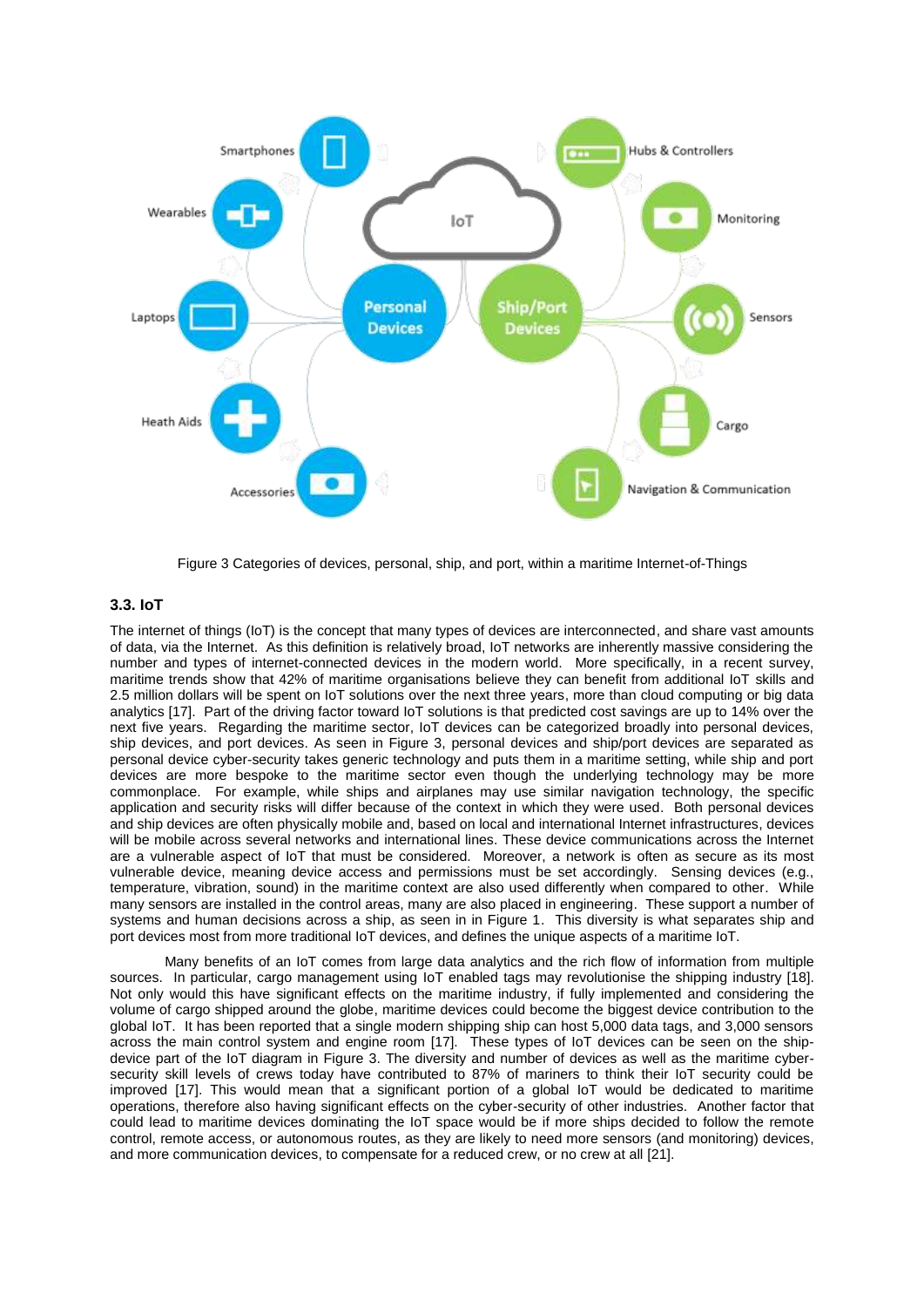### **3.4. Autonomy**

Because of growing demands on maritime-based trade, many organisations in this sector have begun to consider different levels and types of autonomy as a solution. Autonomous ports, where cargo is handled by advanced OT systems [7, 20], have already been implemented in the real world. Because of the complexity in autonomous navigation, autonomous ships are a little further behind in being fully realised [21]. However, despite the complexity in designing a fully-autonomous ship, the potential reductions of annual operation costs (estimated up to 90%) are a key driver for this emerging technology [22]. Besides the technical challenges, international laws and the risk of the unknown have complicated the progress toward fully autonomous. Because of this, some organisations have opted for lesser degrees of autonomy. While there are definitions for autonomous cars, provided by SAE, there are no formal definitions for different levels of ship autonomy. However, an adaption of SAE autonomous car definitions for autonomous ships has been provided in [21] and simplified into Table 1.

|                                      | Tier 1                                                                                      | Tier 2                                                                         | Tier 3                                                            | Tier 4                                                                                  | Tier 5                                                                |
|--------------------------------------|---------------------------------------------------------------------------------------------|--------------------------------------------------------------------------------|-------------------------------------------------------------------|-----------------------------------------------------------------------------------------|-----------------------------------------------------------------------|
| SAE-based<br><b>Ship</b><br>Autonomy | No/minimal<br>autonomy. Small<br>crew required for<br>most, if not all,<br>ship operations. | Partial<br>automation with<br>local crew for<br>simple tasks,<br>e.g. advanced | Conditional<br>autonomy,<br>potential<br>interventions<br>by crew | High autonomy,<br>ship is mostly<br>self-running.<br>Local or onshore<br>crew is rarely | Complete<br>autonomous<br>operations in<br>all potential<br>settings. |
| Remote<br>operations                 | Not required                                                                                | auto pilot.<br>Not required                                                    | Not required.<br>but likely                                       | required.<br>Required for<br>operations                                                 | Not required,<br>but likely                                           |
| Sensors /<br>IoT                     | Needed to aid<br>crew decision                                                              | Needed to aid<br>crew decision                                                 | Needed to aid<br>crew and<br>autonomy<br>decision                 | Needed to aid<br>remote crew and<br>autonomy<br>decision                                | Needed for<br>complete<br>autonomous<br>decisions                     |

Table 1 Modified SAE autonomy definitions for ships and relevant emerging technology.

Remote access and control, as discussed in Section 3.2, plays into the higher levels of autonomy. With roughly 2GB of data stored per day on a modern ship [17], autonomous ships at tiers 3 and 4 are likely to accrue even more data, in order to feed certain control algorithms, and need to send that data frequently to remote crew. While tier 3 autonomous ships have on-ship crew that can analyse data and react, with a reduced crew it is highly likely that a more specialised off-ship crew will be set up to access data remotely. This can result in communication vulnerabilities, where data can be denied or altered. However, as previously discussed with virtual reality and augmented reality, data can also be altered while stored on the ship or at a remote location. In tier 4 autonomous ships, it is highly likely that both remote access and remote control will be implemented since higher levels of autonomy makes it likely that crew will be off-ship. Lastly, tier 5 autonomy means that, potentially, the ship is fully autonomous and self-directing and does not need contact or assistance from remote crew. However, it is highly unlikely that the owner of the ship will not have contingency plans. Therefore, it is highly likely that remote operations are possible, but unlikely to be used for a fully autonomous ship.

As discussed in Section 3.3, the number of devices that maritime could contribute to an IoT network are extensive. The previous statistics on roughly 3,000 sensors in a modern ship [17] is impressive, however, it has been reasoned that an autonomous ship must host significantly more sensors in order to continue normal operations. This is necessary, as there will be little to no crew to monitor surroundings and ship health and all this data must be gathered digitally [21]. Therefore, it is likely that the number of additional IoT sensors needed to gather critical data for decision-making would increase significantly from tier 1 to tier 5 autonomy. By eventually making sensors the only source of information, the security of the individual sensors themselves should be enhanced as well. Moreover, in these cases data integrity becomes imperative, which makes the secure storage and transfer of this data an important cyber-security decision as this technology develops.

#### **3.5. Energy**

Besides cost savings and safer operations, another driver for emerging technology in maritime is protecting the environment. Regulations have changed operations, such as max speeds, however it is important to note that the change of energy collection, storage, and use, will likely have effects on cyber-security as well. By potentially drawing from multiple energy sources, such as wind during a voyage, the energy storage and distribution systems must be able to cope with several inputs as well as outputs and be able to control the flows of energy with high precision. Especially on a ship, which can be highly isolated and stricter with energy consumption, a smart grid may be necessary to direct all these flows [23]. With power systems, for IT and OT, becoming interconnected and integrated with multiple sensors and external systems, this opens a completely new range of cyber threats. Similar to data storage and transfer, energy must be stored safely to prevent hazardous outcomes, and the flow of energy must be correct to both ensure optimal operations as well as prevent certain systems from overloading or systems malfunctioning because they are not receiving enough power. As these renewable energies and smart grids continue to emerge into ships, it is important to note the potential cyber risks.